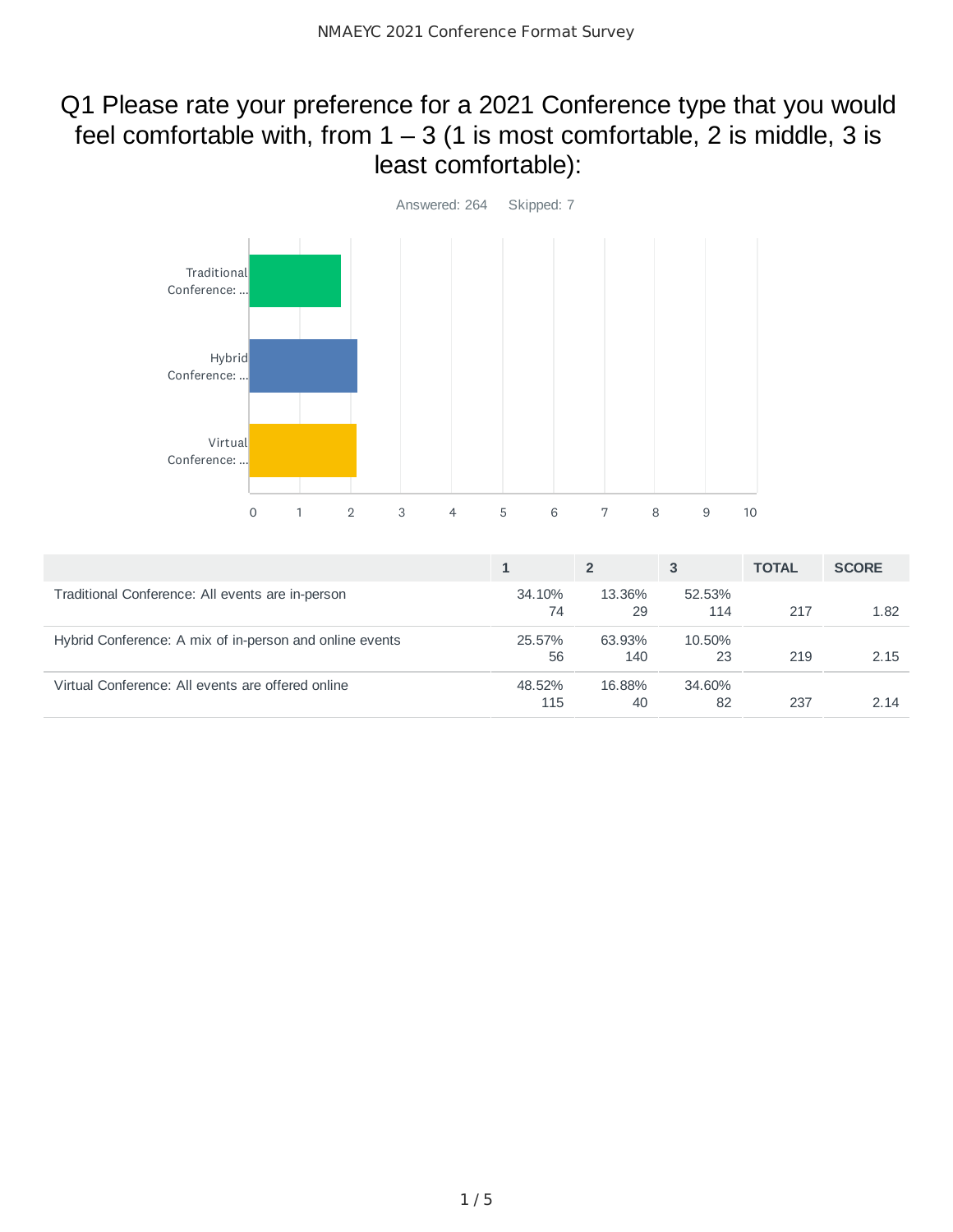### Q2 If the 2021 conference is either all or partially virtual, would you have access to the internet and equipment needed to participate? (select one response)



| <b>ANSWER CHOICES</b> | <b>RESPONSES</b> |
|-----------------------|------------------|
| Yes                   | 89.30%<br>242    |
| <b>No</b>             | 2.95%<br>8       |
| Not sure              | 7.75%<br>21      |
| <b>TOTAL</b>          | 271              |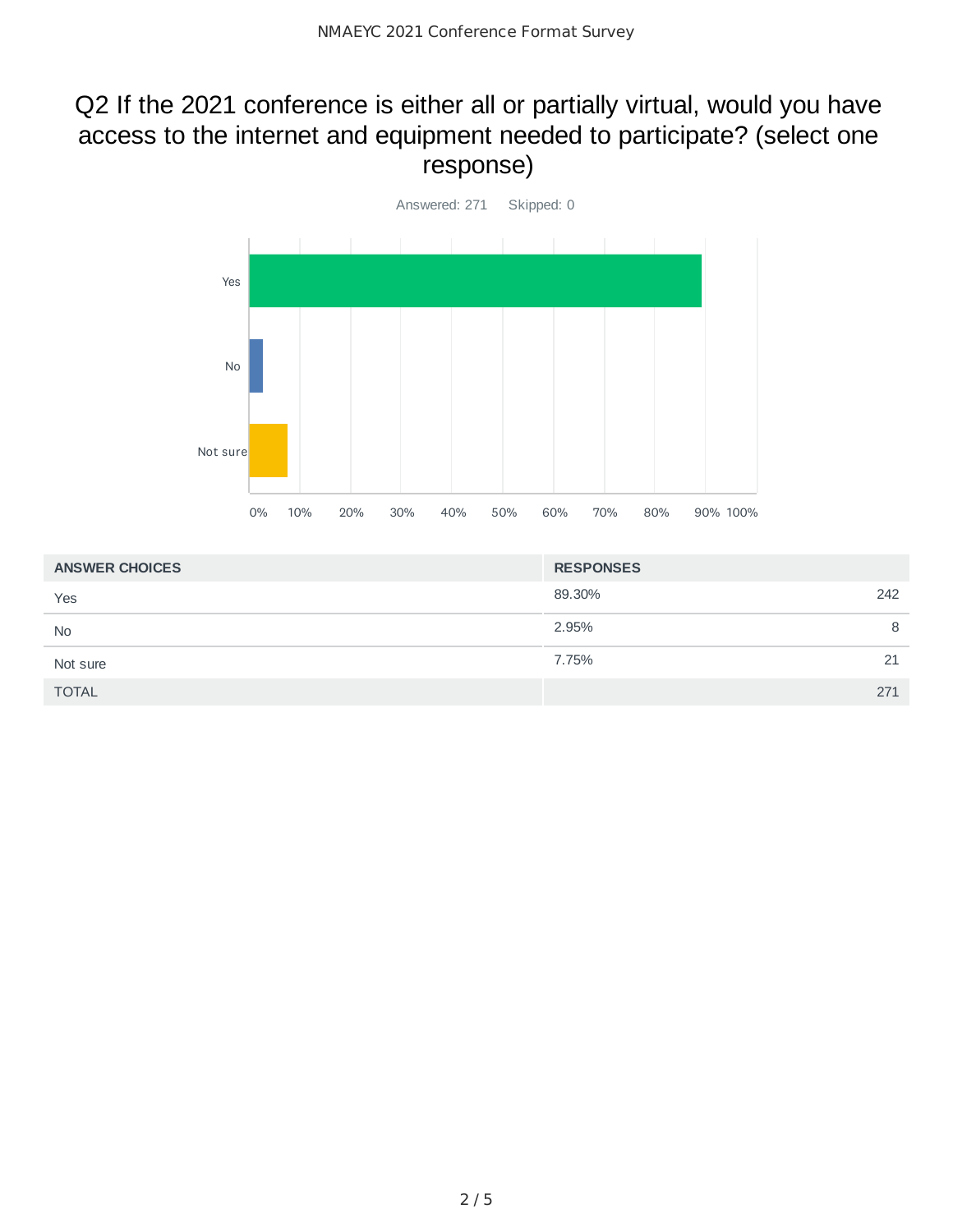# Q3 Would you be comfortable attending an NMAEYC conference inperson in March 2021?



| <b>ANSWER CHOICES</b> | <b>RESPONSES</b> |
|-----------------------|------------------|
| Yes                   | 41.42%<br>111    |
| <b>No</b>             | 40<br>14.93%     |
| I don't know          | 43.66%<br>117    |
| <b>TOTAL</b>          | 268              |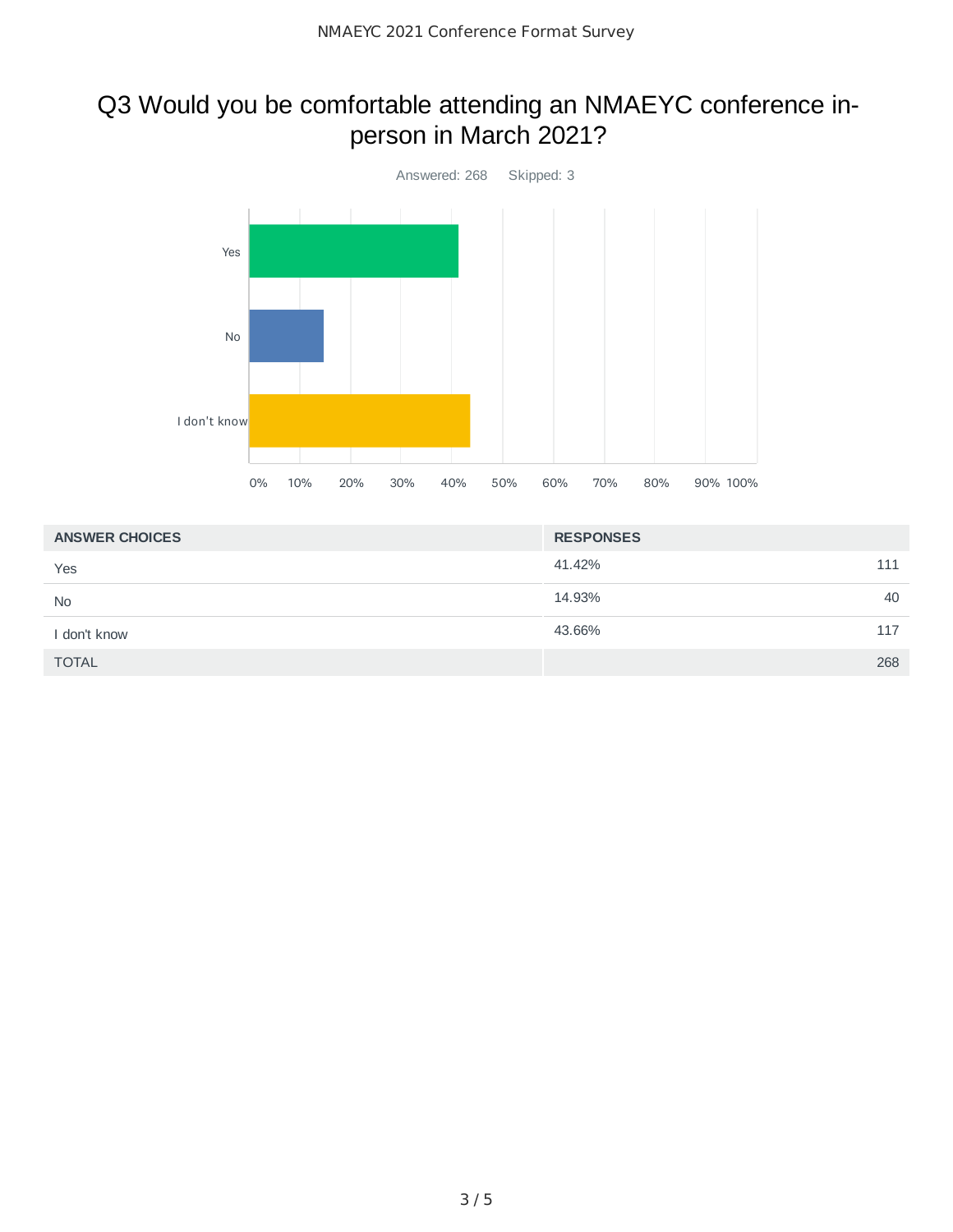### Q4 If the 2021 conference is in-person, how comfortable would you be following COVID-19 screening procedures in order to enter (temperature taking, questions about travel, etc.)?



| <b>ANSWER CHOICES</b>  | <b>RESPONSES</b> |     |
|------------------------|------------------|-----|
| Very Comfortable       | 65.43%           | 176 |
| Somewhat Comfortable   | 18.59%           | 50  |
| Somewhat Uncomfortable | 10.41%           | 28  |
| Very Uncomfortable     | 5.58%            | 15  |
| <b>TOTAL</b>           |                  | 269 |